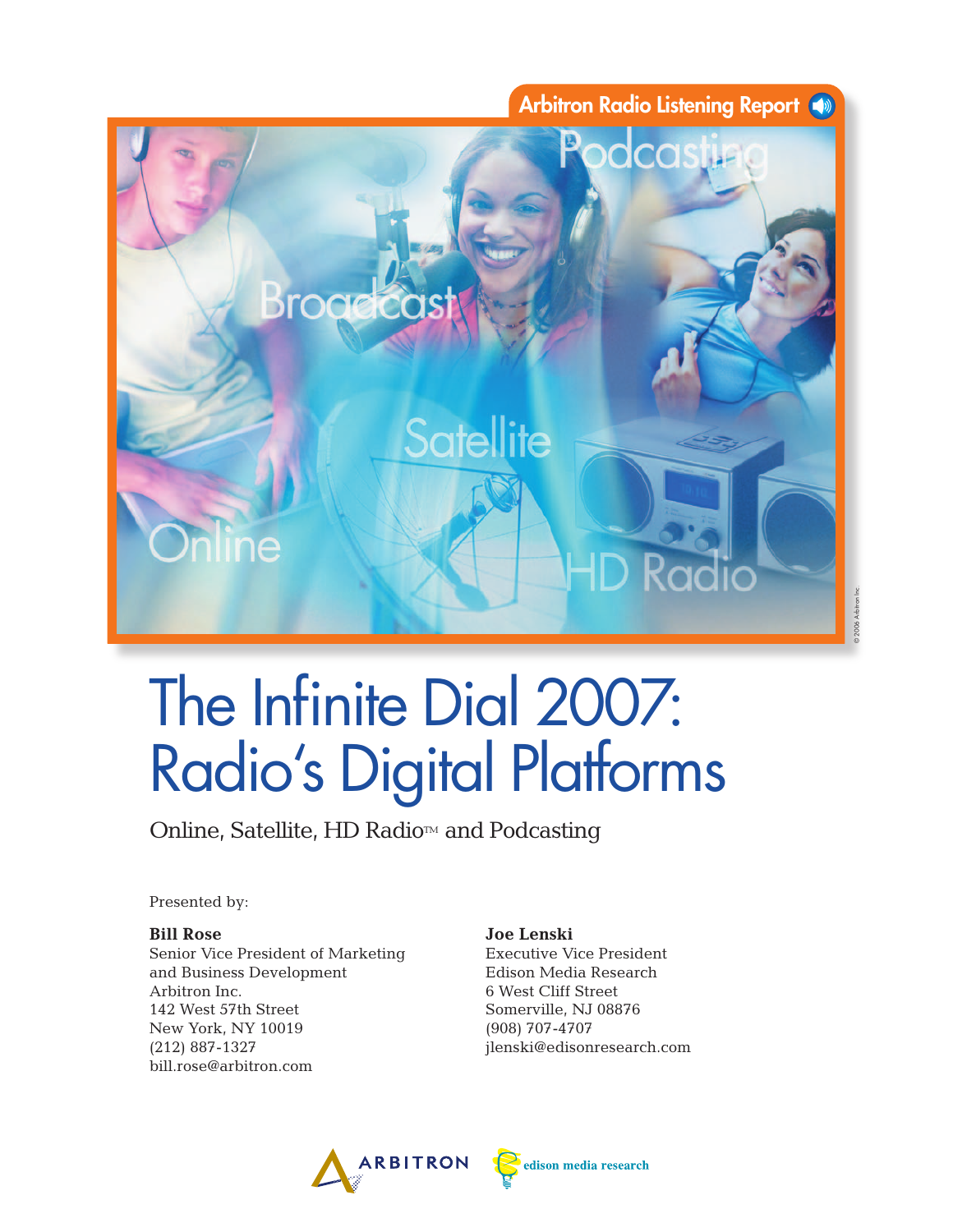# **Overview**

We are pleased to present our new Arbitron/Edison Media Research study, *The Infinite Dial 2007: Radio's Digital Platforms*. In this report, we continue to explore the world of radio, as it stands in 2007 and continues to take on new forms, in particular, an increasing number of digital platforms, such as online, satellite, HD Radio<sup>®</sup> and podcasting.

#### **Digital Radio Revolution**

Developments in technology have dramatically broadened the choices available to consumers for all media, including audio programming. By the late 1990s, consumers had the newfound ability to listen to audio "streamed" over the Internet, and two new radio satellite services were born.

Digital radio has continued to evolve with the advent of podcasting (audio programming on demand for playback on iPod®/MP3 players) and HD Digital Radio (superior sound quality and additional, digital frequencies along the AM and FM dials).

In the past, "radio" was limited solely to what was available on the AM/FM dial. Today radio choices for consumers appear to have no bounds. That is why we call radio's new digital platforms "The Infinite Dial." One can now "tune" to a boundless number of options for "radio."

#### **Radio with No Limits**

Arbitron and Edison Media Research have been tracking the growth of radio in its new forms since 1998. In this report, we update the trends for the more established digital radio platforms, such as Internet streaming and satellite radio, and take a look at the newer worlds of podcasting and HD Radio. We profile the audiences of these new kinds of radio and the implications for advertisers and media planners.

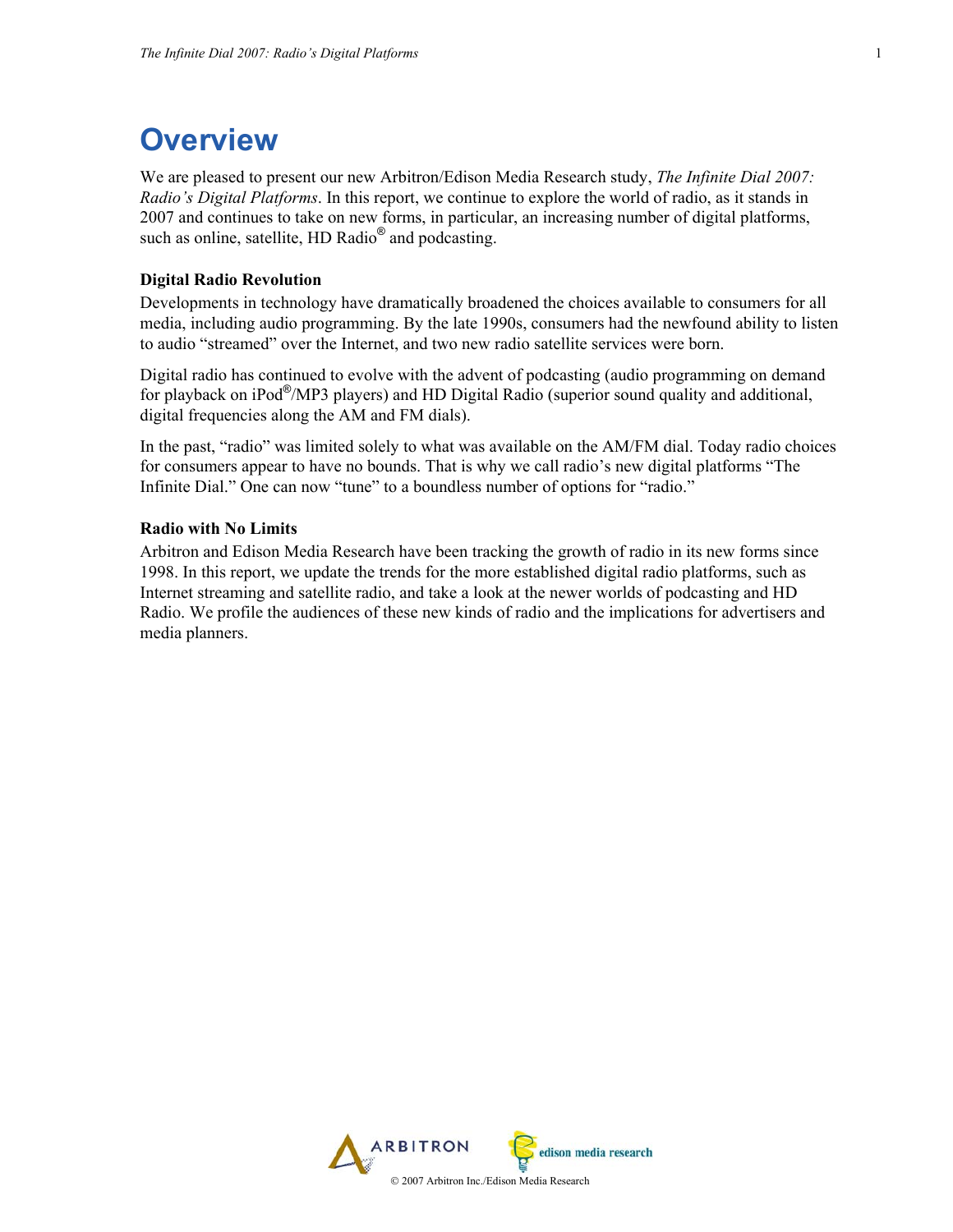### **How the Study Was Conducted**

A total of 1,855 people were interviewed to investigate Americans' use of various forms of traditional, online and satellite media. From January 17 to February 18, 2007, telephone interviews were conducted with respondents age 12 and older chosen at random from a national sample of Arbitron's Fall 2006 survey diarykeepers. In certain geographic areas (representing four percent of the national population), a sample of Arbitron diarykeepers was not available for the survey, and a supplemental sample was interviewed through random digit dialing.

### **Definition of Terms**

**Online radio:** Over-the-air radio station programming rebroadcast on the Internet or audio programming available exclusively on the Internet.

**Audio podcast:** The concept of downloading various types of longer-form online audio programs, in the form of digital files you can listen to at any time you choose. Audio podcasting does not refer to the downloading of individual MP3s or songs. Audio podcasting *does* refer to the download of program-oriented online audio (such as a talk show or a hosted music program), usually as an automatic download that can be listened to at the user's convenience.

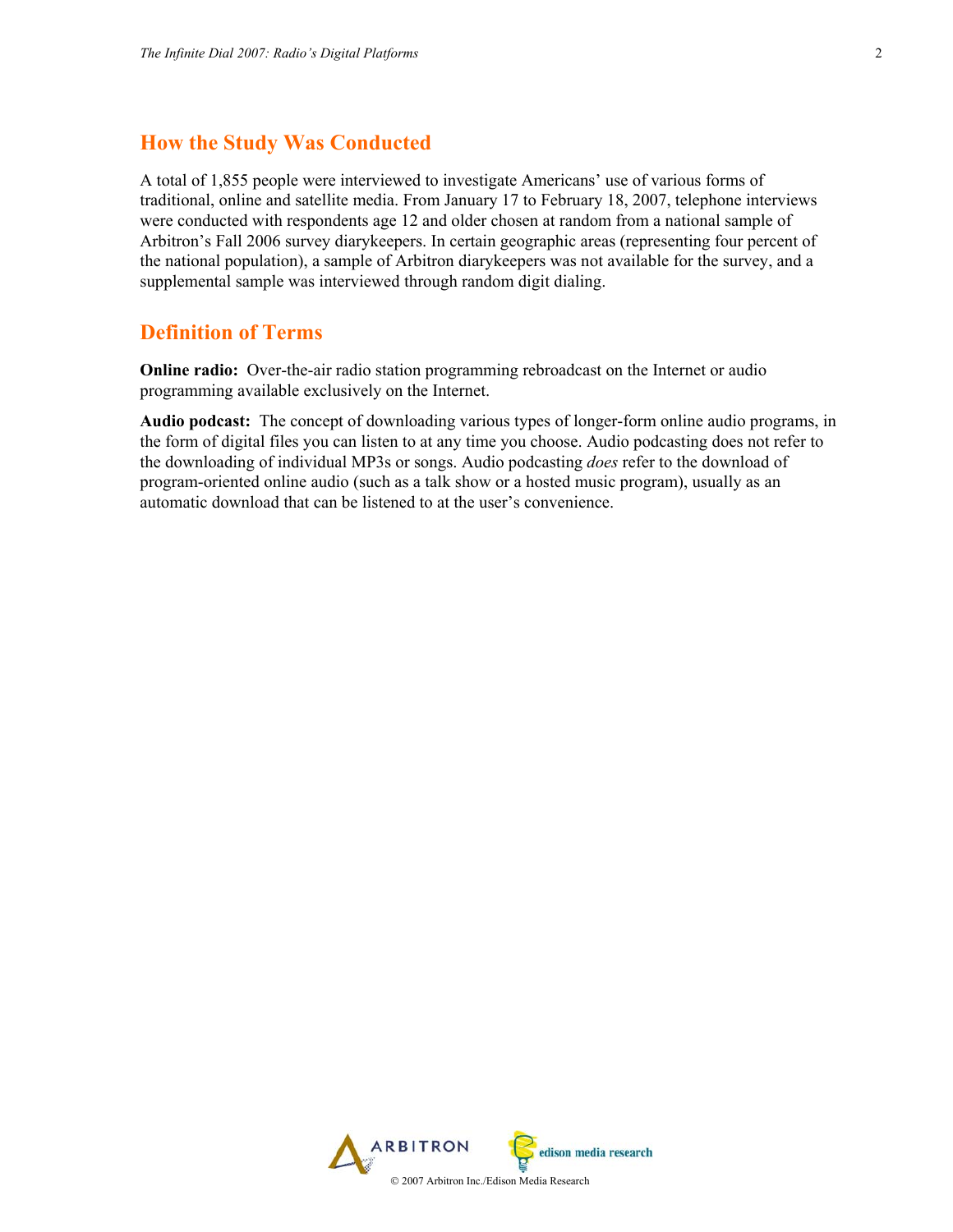# **Significant Highlights**

- **The weekly online radio audience remains steady over the past year at an estimated 29 million.** Eleven percent of the U.S. population age 12+ has listened to online radio in the past week (compared to 12 percent in 2006).
- **Sixteen percent of persons age 18-34 have listened to online radio in the past week.** Online radio also reaches 14 percent of adults 18-49 in an average week.
- **Awareness of both satellite radio companies is essentially flat in the past year at around 60 percent.** In the year that followed Howard Stern's announcement that he was moving from FM radio to SIRIUS Satellite Radio, SIRIUS experienced a huge increase in awareness. In the two years since that time, SIRIUS (as well as XM) has experienced only a marginal increase in awareness. Sixty percent are familiar with SIRIUS, while 64 percent are aware of XM.
- **Satellite radio subscribers are much more likely to live in \$100,000+ households.** To date, satellite radio has continued to attract an upscale audience; nearly one in four (24 percent) subscribers have an annual household income of \$100,000 or more, compared to 15 percent nationally.
- **While awareness of podcasting is up significantly, usage of audio podcasting is only up slightly.** Awareness of podcasting has jumped from 22 percent in 2006 to 37 percent in 2007. In that time, those having ever listened to an audio podcast have risen from 11 percent to 13 percent.
- **Podcasting attracts a youthful audience.** One out of six who have ever listened to an audio podcast are 12-17 years old, and more than half (52 percent) are under the age of 35.
- **Awareness in HD Radio has nearly doubled in the last year but greater awareness has not yet translated into high interest.** Awareness of HD Radio jumped from 14 percent in January 2006 to 26 percent in January 2007. However, increased awareness in HD Radio has not yet translated into high interest. In January 2007, only six percent said they were "very" interested in HD Radio.
- **iPod/Portable MP3 player ownership continues to rise**. Thirty percent report owning either an iPod or other portable MP3 player, which is up from 22 percent in 2006. More than half (54 percent) of those age 12-17 own a digital audio player.
- **Fewer than one in ten report less over-the-air radio listening specifically due to time spent with their iPod/portable MP3 player.** While 70 percent of Americans age 12 and older do not own an iPod/portable MP3 player, and an additional 15 percent report the device has had no impact on radio listening, nine percent say they are listening less to over-the-air radio. On the other hand, five percent report spending more time listening to over-the-air radio due to time spent with their iPod/portable MP3 player. Radio sees the most impact on listening from iPod/digital audio player owners age 12-24.
- **The cell phone and AM/FM radio are the two audio devices/platforms that have the most reported far-reaching impact.** Nearly three-quarters (74 percent) own a cell phone, and 35 percent of Americans age 12 and older say the device has had a "big impact" on their lives; 94 percent ever listen to AM/FM radio on a weekly basis, with 19 percent of all respondents saying AM/FM radio has had a "big impact" on their lives.

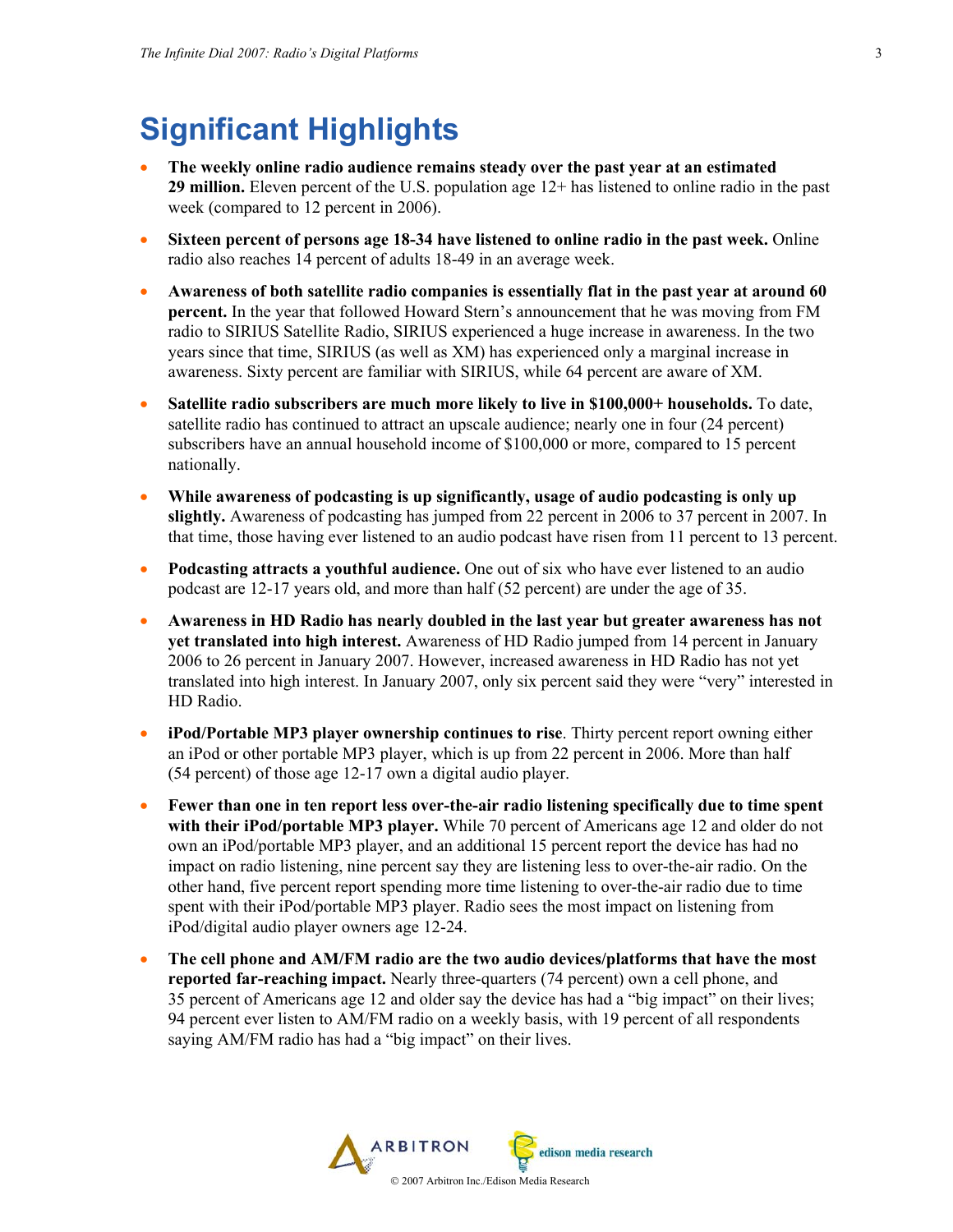- **Among users of various audio platforms/devices, the cell phone and the iPod show a higher percentage saying the devices have had a "big impact" on their lives.** Forty-four percent of cell phone owners say the device has had a "big impact" on their lives. One in four iPod owners say the digital audio player has had a "big impact" on their lives.
- **People who listen to digital radio platforms do not spend less time listening to AM/FM radio.** Among all persons 12 and older who participated in the study, the average time spent listening per day to AM/FM radio was 2 hours, 37 minutes compared with 2 hours, 45 minutes a day among those who use radio's new digital platforms (listened to online radio in the last month, or subscribe to satellite radio, or have ever listened to an audio podcast).

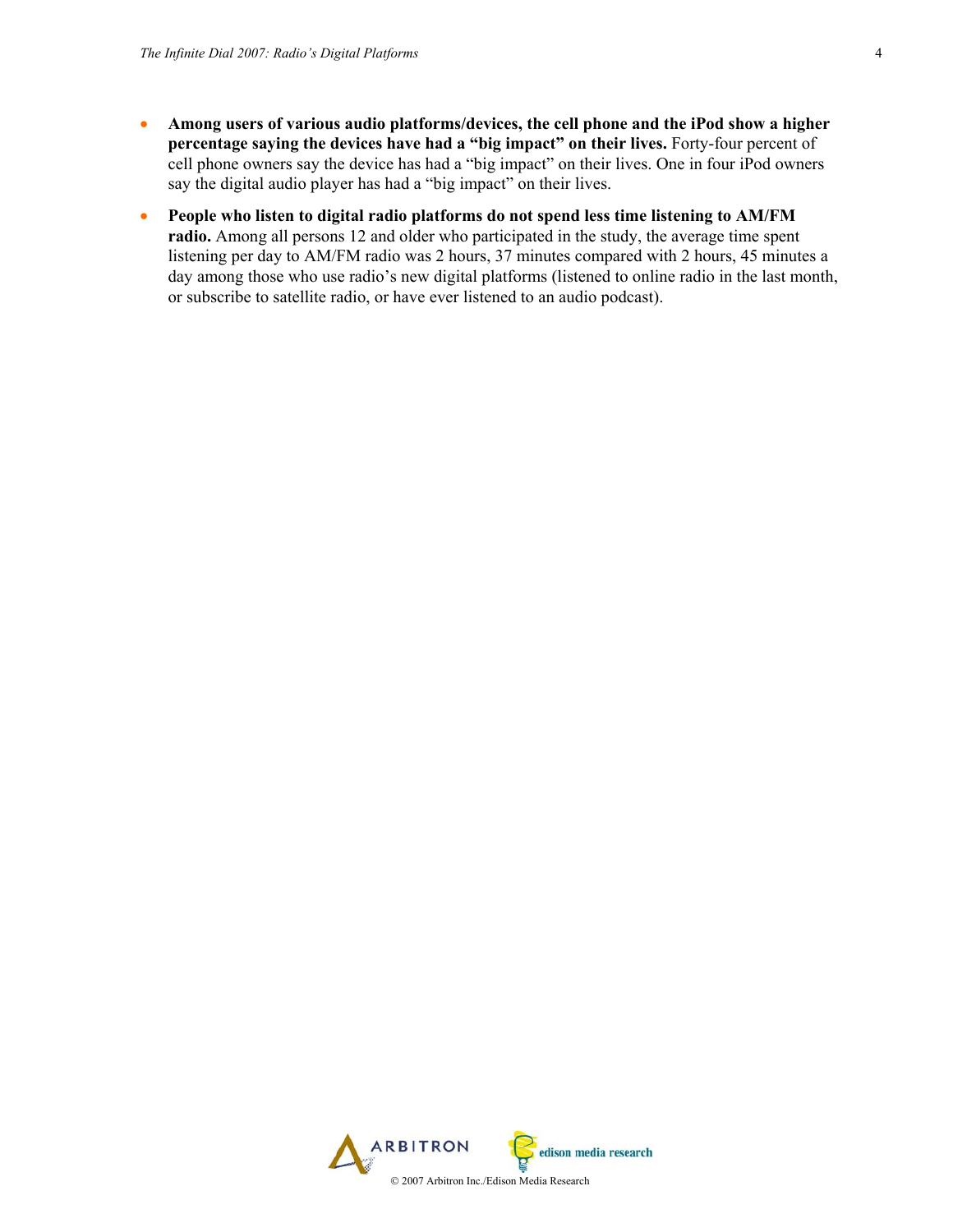# **Key Findings**

### **A. Online Radio**

**1. One in five have listened to online radio in the last month**. Twenty percent of the U.S. population age 12 and older have listened to online radio in the last month. The estimated monthly audience for online radio is approximately 49 million.



**2. The weekly online radio audience remains steady over the past year at an estimated 29 million.** Online radio saw a dramatic increase in numbers of weekly listeners from 2005 (8 percent) to 2006 (12 percent), and in 2007 we see a steady 11 percent of the U.S. population age 12+ who report listening to online radio in the last week.



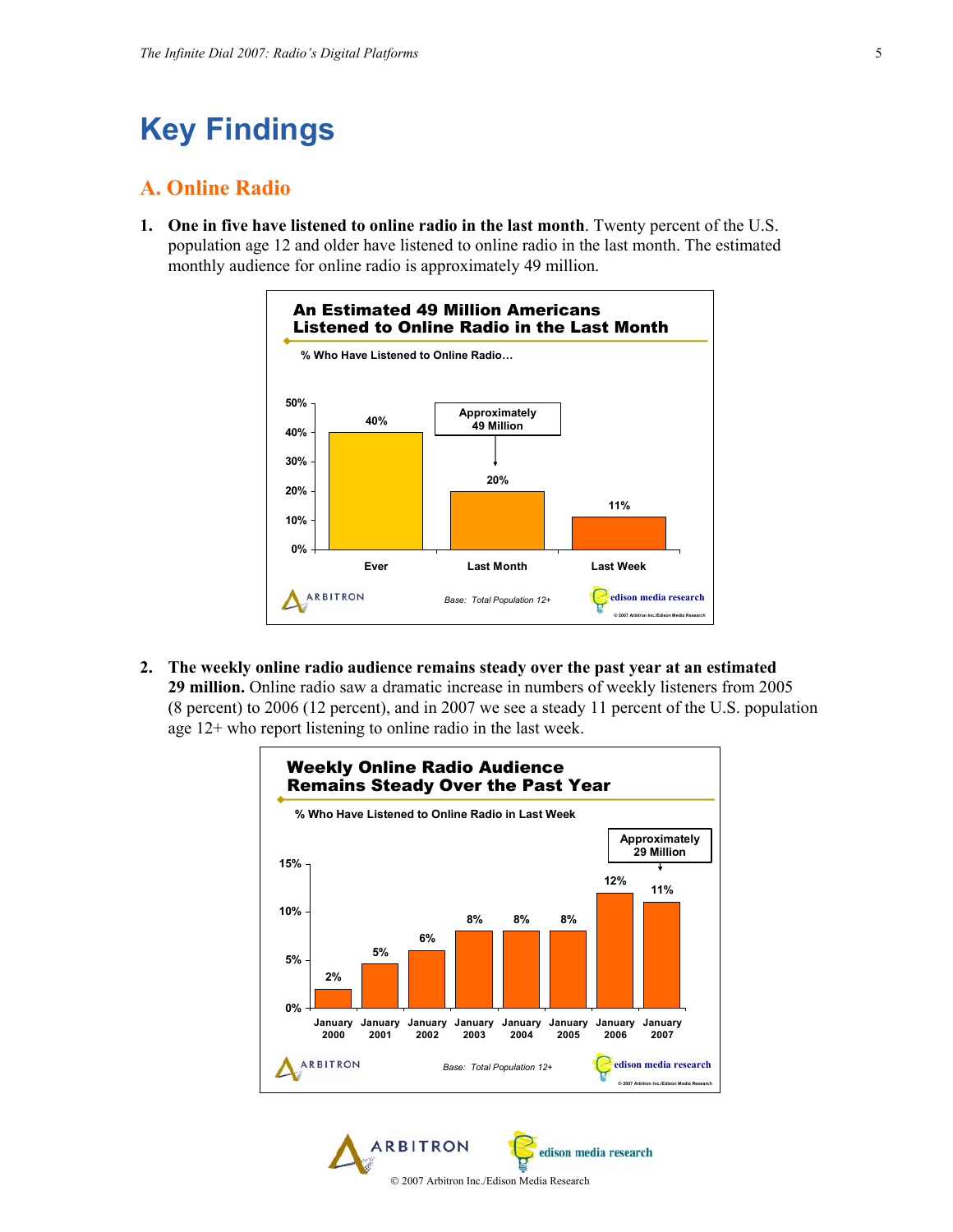**3. The weekly online radio audience skews male and attracts young adults.** Fifty-five percent of weekly online radio listeners are men. The weekly audience delivers a high concentration of young adults, with 36 percent of listeners between the ages of 18 and 34.



**4. Nearly one in six 18- to 34-year-olds listened to online radio in the last week.** Sixteen percent of Americans age 18-34 are weekly online radio listeners. Online radio delivers 14 percent of persons in the prime 18-49 radio buying demo.



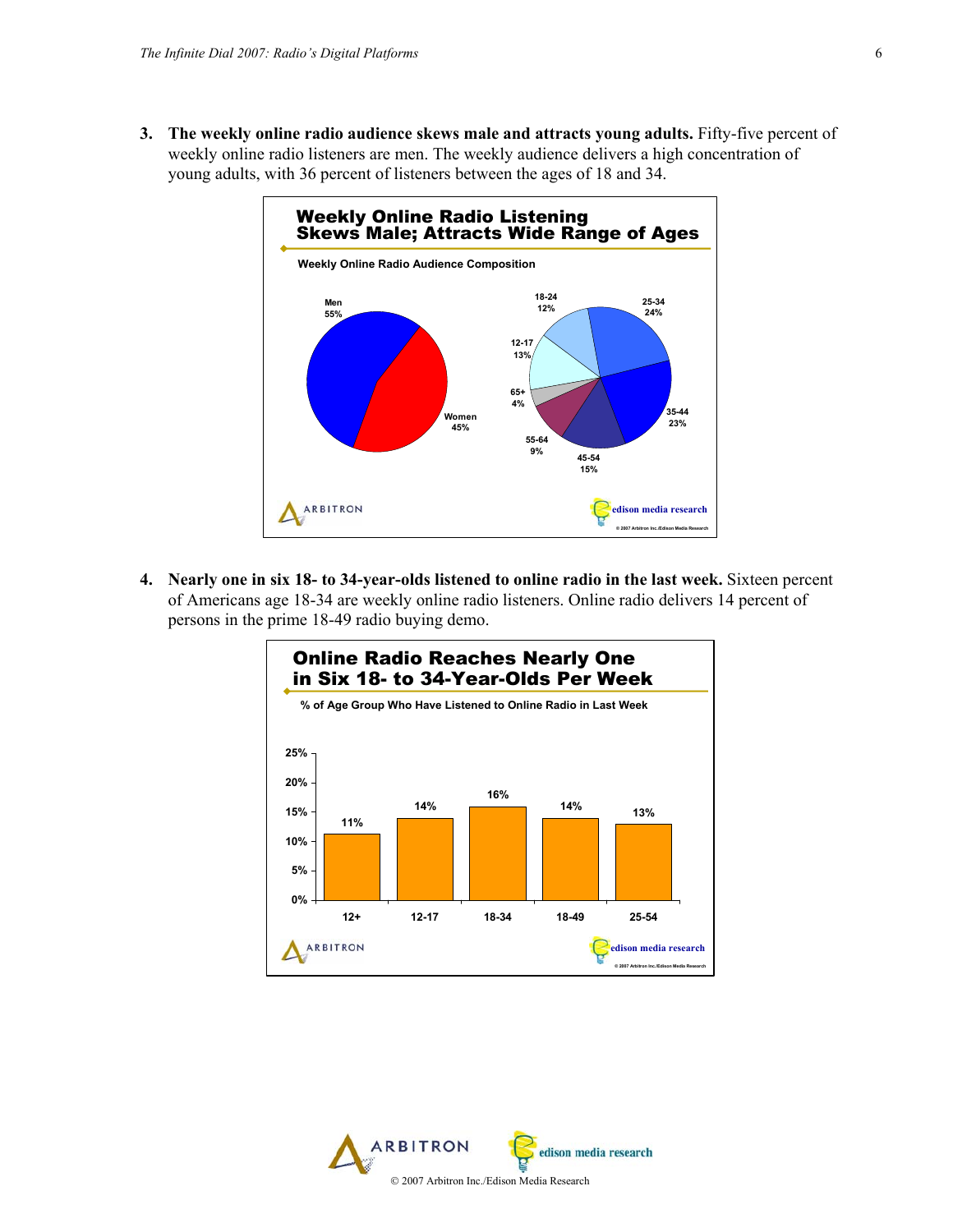**5. Online radio attracts an upper-income audience.** Weekly online radio listeners are 40 percent more likely to live in a household with an annual income of \$100,000 or higher, when compared to the general U.S. population age 18 and older.



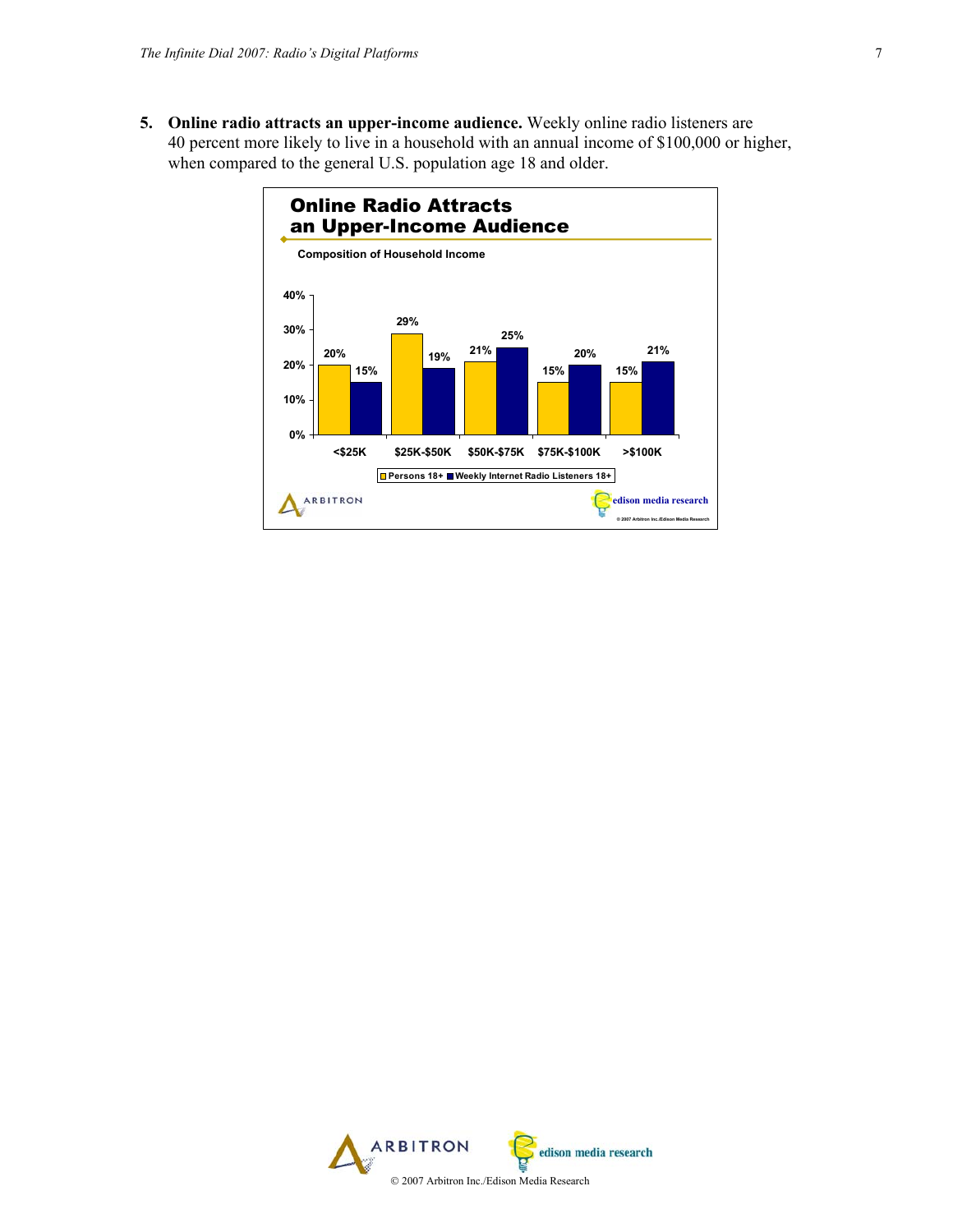### **B. Satellite Radio**

**6. Awareness of both satellite radio companies is essentially flat in the past year at around 60 percent**. In the year that followed Howard Stern's announcement that he was moving from FM radio to SIRIUS Satellite Radio, SIRIUS experienced a huge increase in awareness. In the two years since that time, SIRIUS (as well as XM) has experienced only a marginal increase in awareness. Sixty percent are familiar with SIRIUS, while 64 percent are aware of XM.



**7. Eighteen percent of those who do not currently subscribe to satellite radio (XM or SIRIUS) say they are likely to subscribe in the next 12 months.** This figure is unchanged in the last year. Only three percent of nonsubscribers to satellite radio say they are "very likely" to subscribe in the next 12 months.



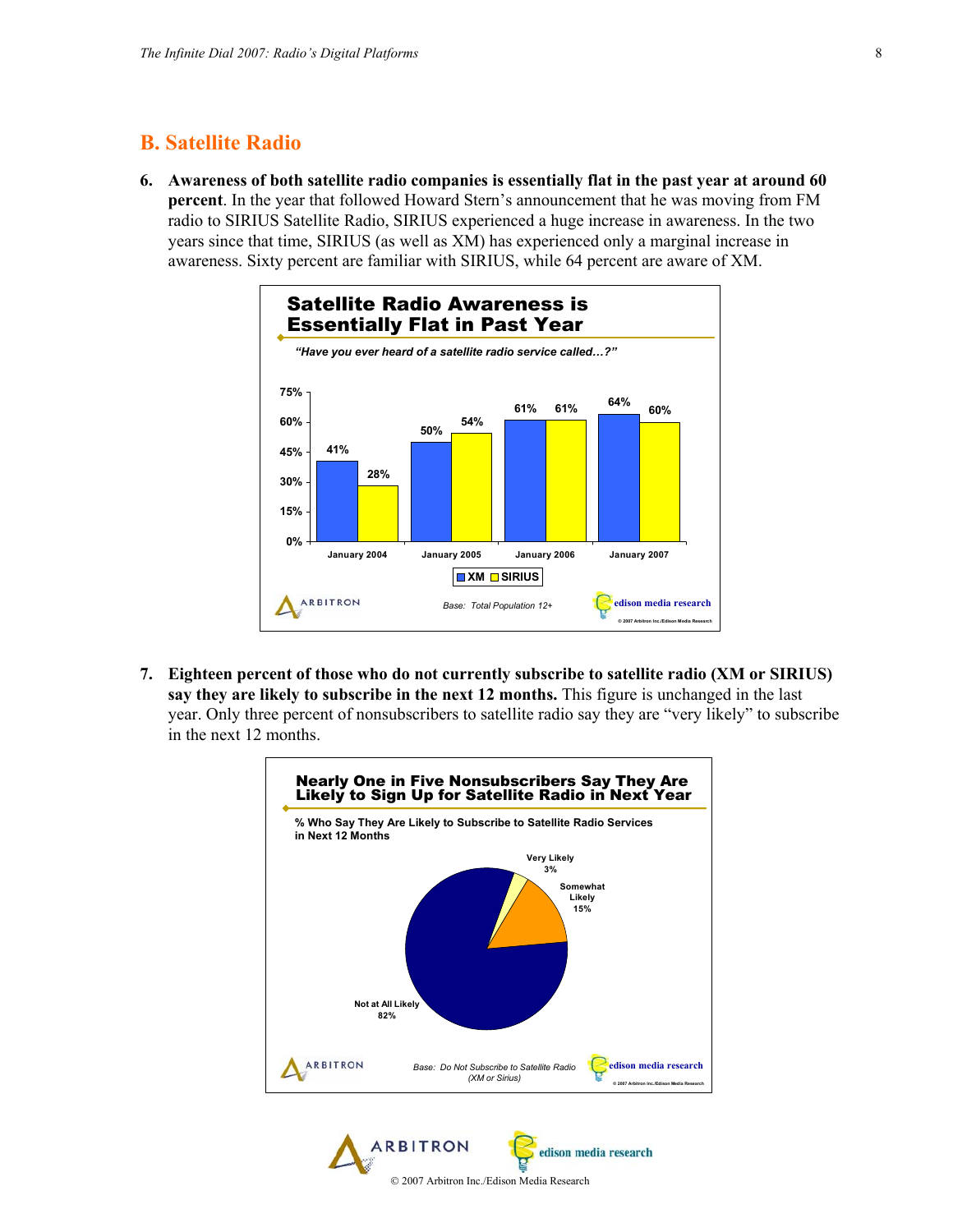**8. Satellite radio attracts a broad audience profile.** The satellite radio audience more closely mirrors the age and gender profile of the average American than audiences of other digital forms of radio. Equal numbers of men and women report subscribing to satellite radio, and 14 percent are age 55 and older.



**9. Satellite radio subscribers are much more likely to live in \$100,000+ households.** To date, satellite radio has continued to attract an upscale audience; nearly one in four (24 percent) subscribers have an annual household income of \$100,000 or more, compared to 15 percent nationally.



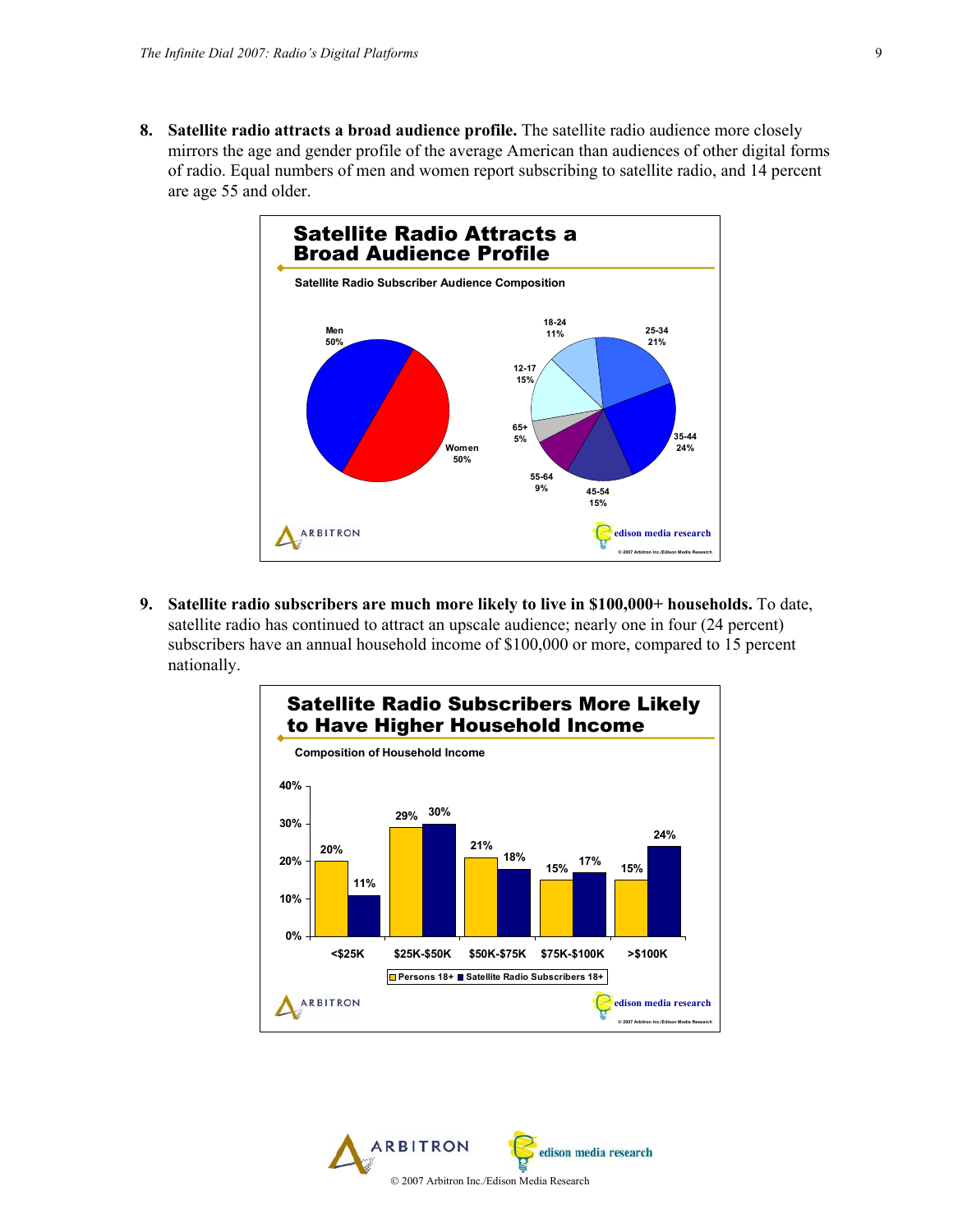# **C. Podcasting**

**10. Although awareness of podcasting is up significantly, usage of audio podcasting is only up slightly.** Awareness of podcasting has jumped from 22 percent in 2006 to 37 percent in 2007. In that time, those having ever listened to an audio podcast are up to 13 percent from 11 percent, which is an estimated 32 million Americans age 12 and older who have already tried this new form of radio.



**11. Podcasting attracts a youthful audience.** One out of six who have ever listened to an audio podcast are 12-17 years old, and more than half (52 percent) are under the age of 35.



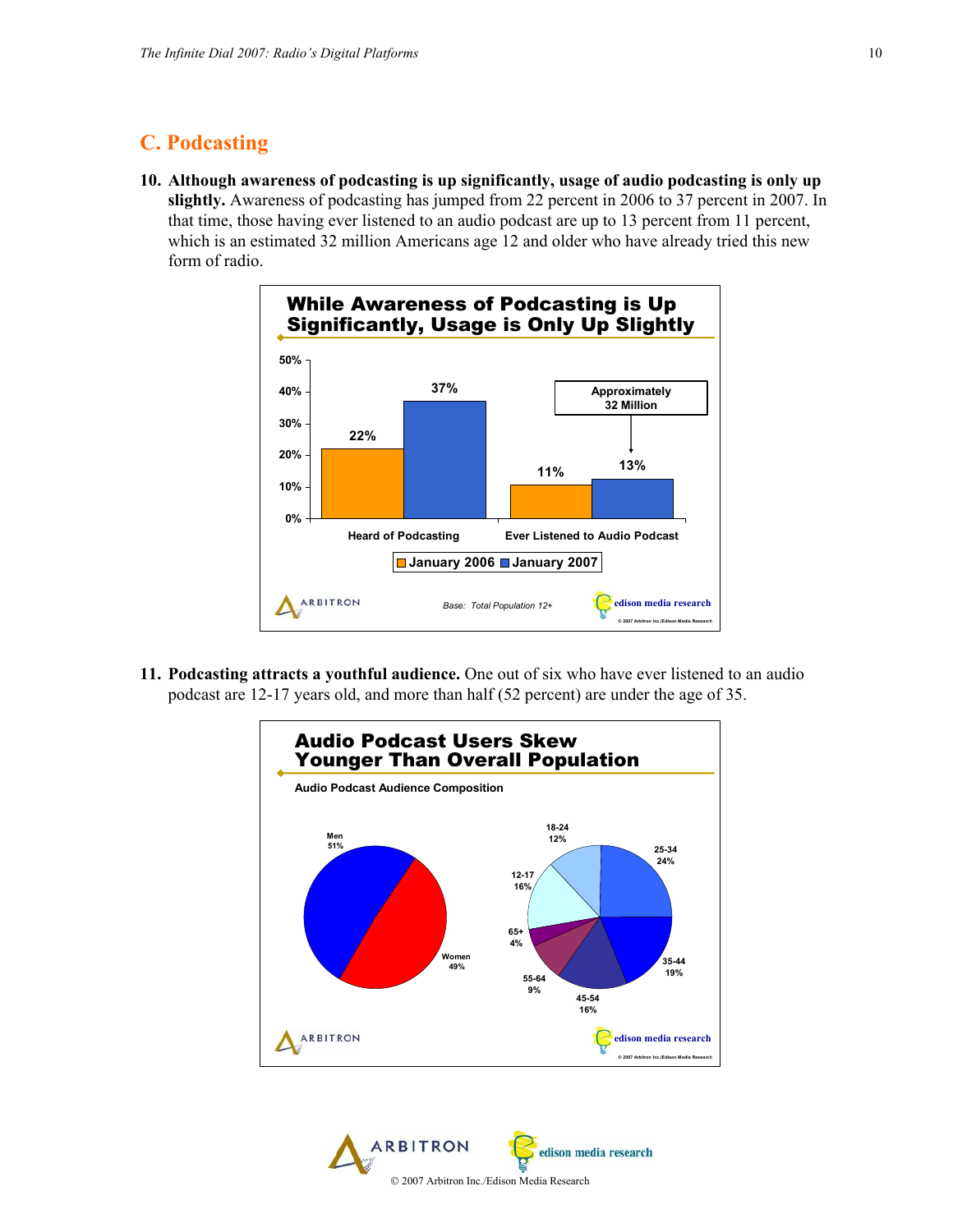**12. Upper-income Americans are also more likely to have tried an audio podcast.** Typical of these digital forms of radio, podcasting attracts a higher concentration of upper-income households, with 23 percent earning more than \$100,000 per year compared to 15 percent nationally.



**13. Audio podcast users are most interested in technology news/commentary, national news and local news.** Twenty-eight percent of audio podcast users said they were "very" interested in downloading podcasts on technology, followed closely by national news (27 percent), and local news/public affairs (26 percent).

| <b>Technology and National/Local News are</b><br><b>Most Preferred Podcast Programming</b><br>% of Audio Podcast Users "Very" Interested in Downloading Podcasts featuring |     |                                                                     |
|----------------------------------------------------------------------------------------------------------------------------------------------------------------------------|-----|---------------------------------------------------------------------|
| <b>Technology News &amp; Commentary</b>                                                                                                                                    |     | 28%                                                                 |
| <b>National News</b>                                                                                                                                                       |     | 27%                                                                 |
| <b>Local News &amp; Public Affairs</b>                                                                                                                                     |     | 26%                                                                 |
| <b>Music News</b>                                                                                                                                                          |     | 24%                                                                 |
| <b>National Sports</b>                                                                                                                                                     | 22% |                                                                     |
| <b>Political News &amp; Commentary</b>                                                                                                                                     | 20% |                                                                     |
| 18%<br><b>Local Sports</b>                                                                                                                                                 |     |                                                                     |
| <b>Entertainment News</b><br>18%                                                                                                                                           |     |                                                                     |
| <b>Local Band Information</b><br>15%                                                                                                                                       |     |                                                                     |
| <b>Celebrity Interviews 11%</b>                                                                                                                                            |     |                                                                     |
| <b>ARBITRON</b>                                                                                                                                                            |     | edison media research<br>© 2007 Arbitron Inc./Edison Media Research |

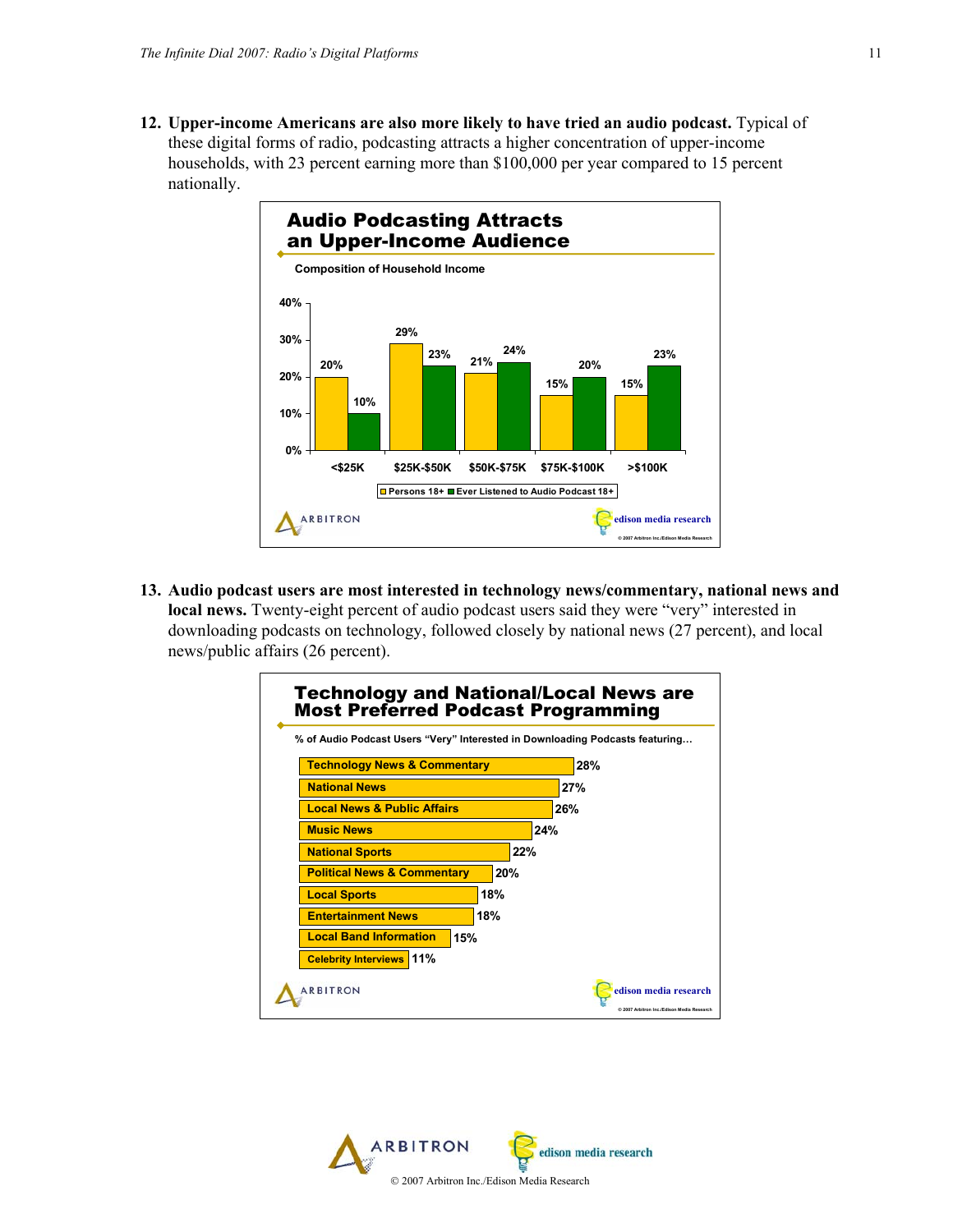### **D. HD Radio**

**14. There is increased awareness of HD Radio in the last year.** In January 2006, 14 percent said they had heard or read anything recently about HD Radio. This has nearly doubled in the last year, with 26 percent reporting having heard or read about HD Radio in January 2007.



**15. Awareness in HD Radio has nearly doubled in the last year but greater awareness has not yet translated into high interest.** Awareness of HD Radio jumped from 14 percent in January 2006 to 26 percent in January 2007. However, increased awareness in HD Radio has not yet translated into high interest. In January 2007, only six percent said they were "very" interested in HD Radio.



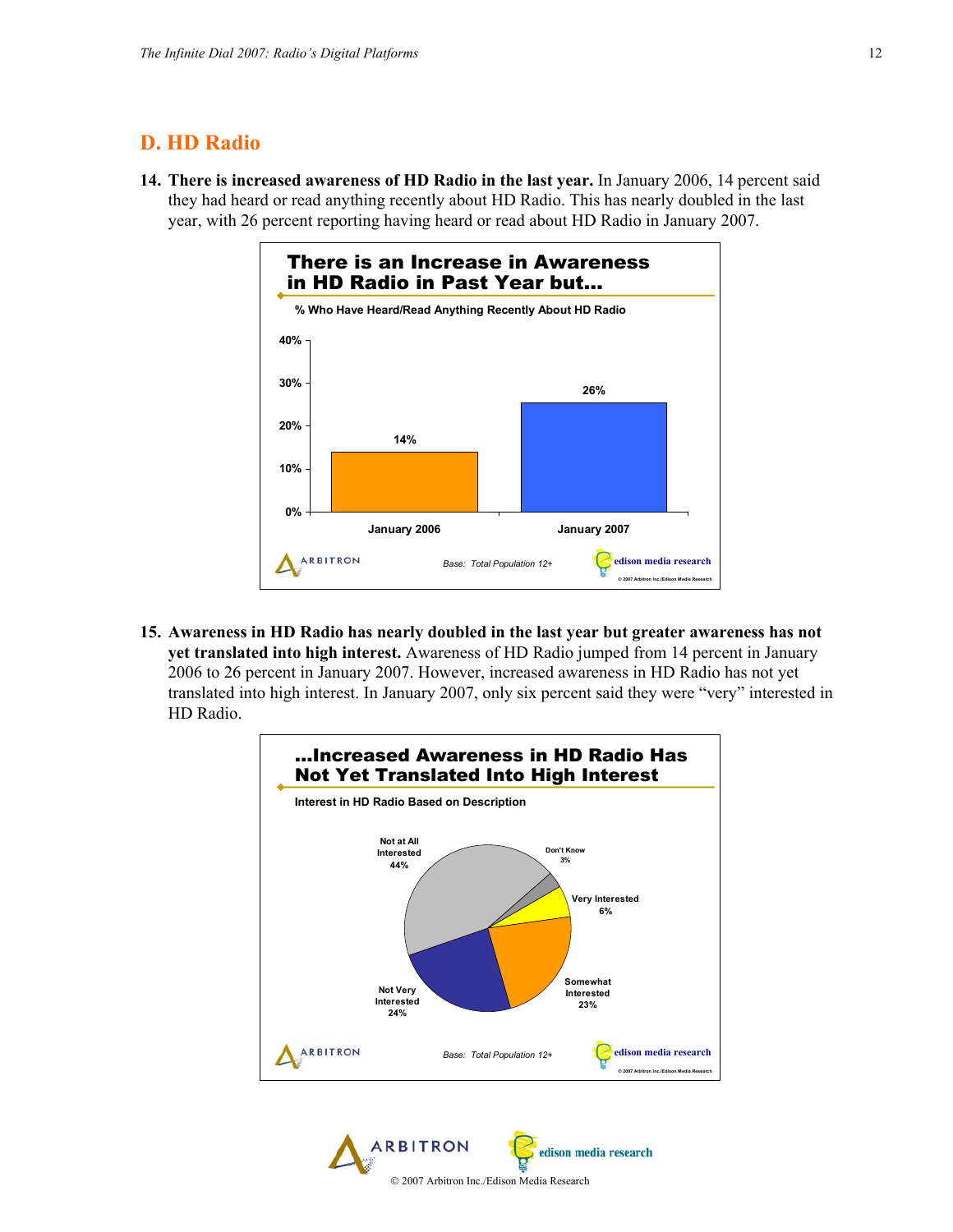### **E. AM/FM Radio**

**16. The majority of the "digital radio" audience predicts they will continue listening the same amount to AM/FM radio.** Seventy-nine percent said they expect to listen to AM/FM radio as much as they do now despite increasing advancements in technology. The same holds true for online radio listeners and those who have tried audio podcasting. Satellite radio subscribers showed slightly less dedication to traditional broadcasting, with 70 percent saying they plan to continue listening to the same amount of AM/FM radio.



**17. Contrary to commonly held beliefs, people who listen to digital radio platforms do not spend less time listening to AM/FM radio.** Some industry insiders assume that people who use new digital platforms listen less to AM/FM radio. Once again, we find that people who use digital radio platforms do NOT listen less to AM/FM radio. Among respondents in our study, the average time spent listening per day to AM/FM radio was 2 hours, 37 minutes compared with 2 hours, 45 minutes a day among those who use radio's new digital platforms (listened to online radio in the last month, or subscribe to satellite radio, or have ever listened to an audio podcast). Despite the growth reported in alternatives, such as the iPod, online radio and satellite radio, the time spent listening to AM/FM radio by users of digital radio platforms has not changed versus a year ago.

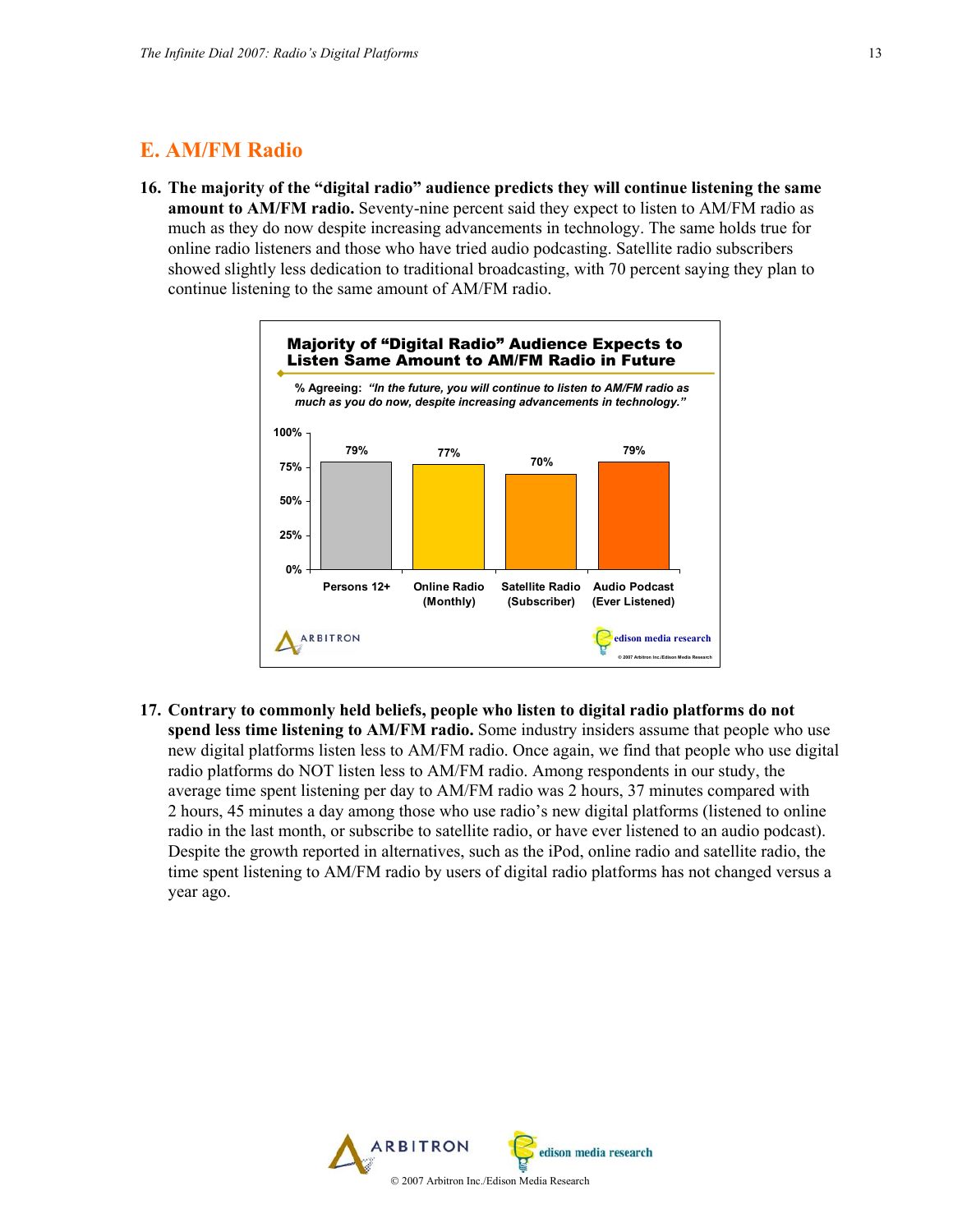# **F. Digital Audio**

**18. Nearly one in three Americans currently own an iPod or other portable MP3 player**. Thirty percent of consumers age 12 and over own an iPod or other brand of portable MP3 player; this is more than a one-third increase in the last year (compared to 22 percent ownership in January 2006).



**19. More than half of teenagers own an iPod or other portable MP3 player.** Fifty-four percent of respondents age 12-17, and nearly four in ten adults age 18-34 currently own an iPod or other portable MP3 player.



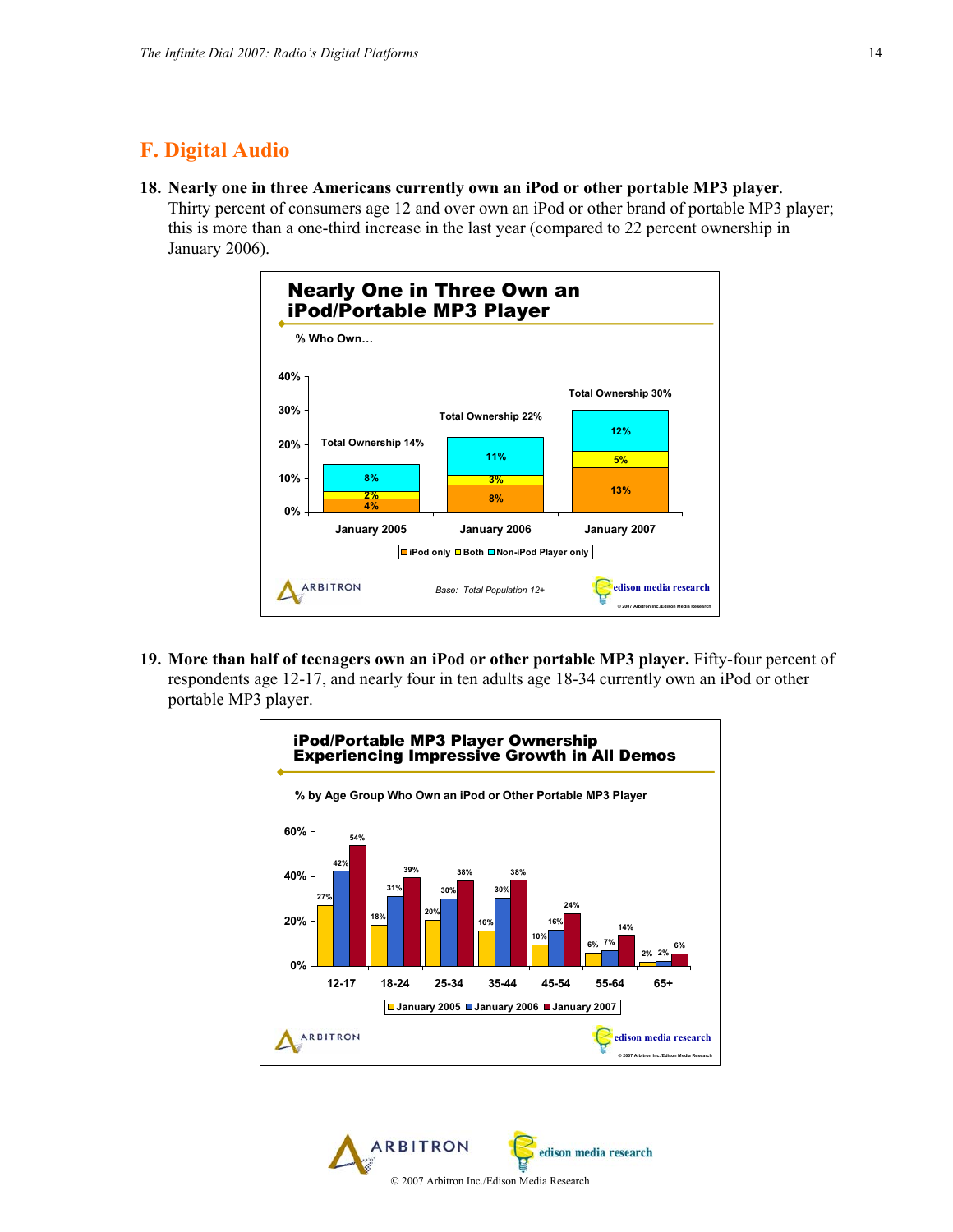**20. The number of online digital audio downloaders has grown nearly 25 percent in the last year.** Sixteen percent have ever purchased MP3s or digital audio over the Internet, up from 13 percent in January 2006.



**21. More than one-third of weekly online radio listeners have purchased audio from an online audio download store.** Those who listen to online radio platforms, such as online radio or podcasting, are much more likely to have purchased downloadable music than the average American.



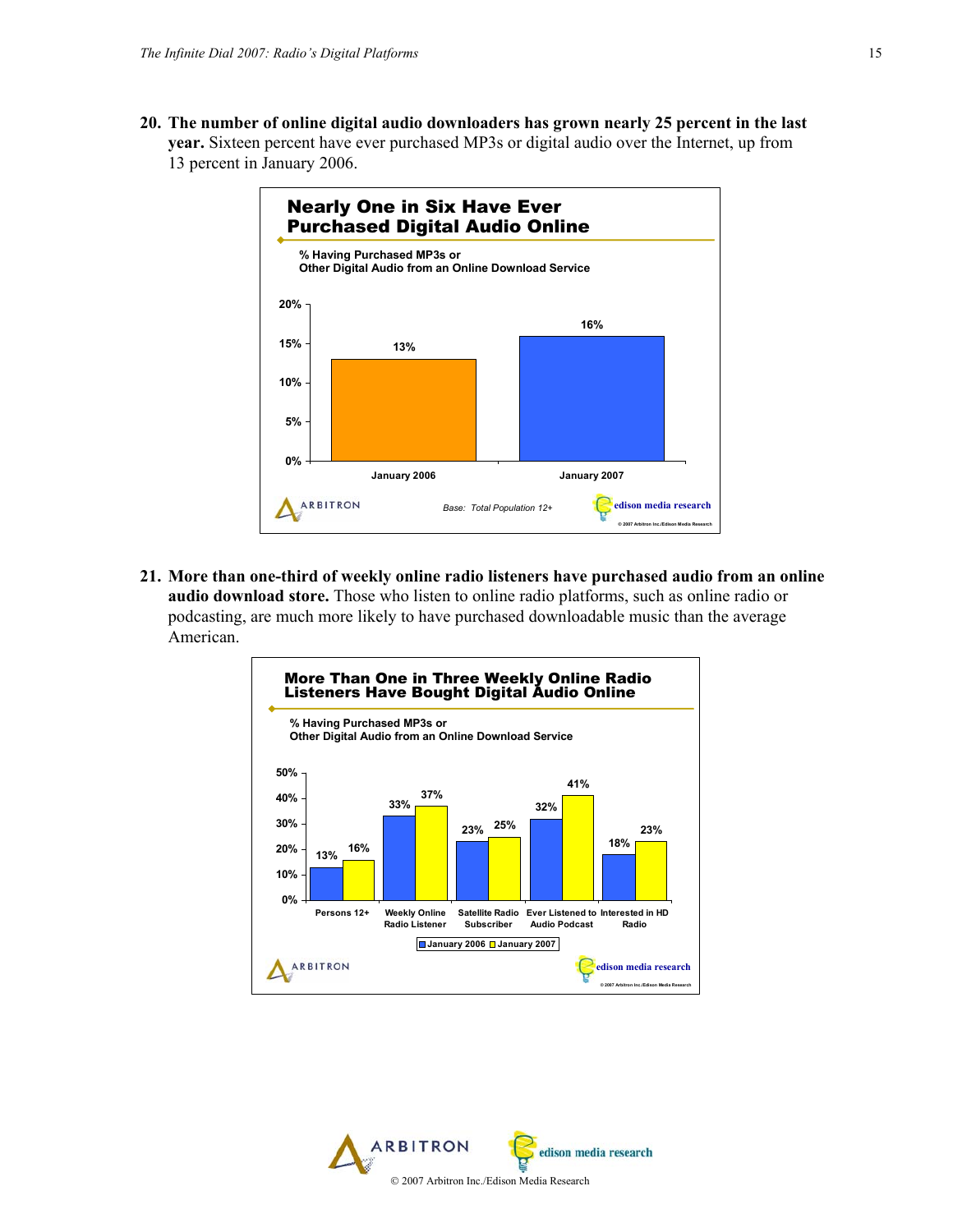**22. Fewer than 10 percent report less time with over-the-air radio specifically due to time spent with their iPod/portable MP3 player.** Although 70 percent of Americans age 12 and older do not own an iPod/portable MP3 player, and an additional 15 percent report the device has had no impact on radio listening, nine percent say they are listening less to over-the-air radio. On the other hand, five percent report spending more time listening to over-the-air radio due to time spent with their iPod/portable MP3 player.



**23. Radio sees the most impact on listening from iPod/digital audio player owners age 12-24.** Among 12-17s and 18-24s, 18 percent in each age group say they are spending less time with over-the-air radio due to time spent with an iPod/portable MP3 player.



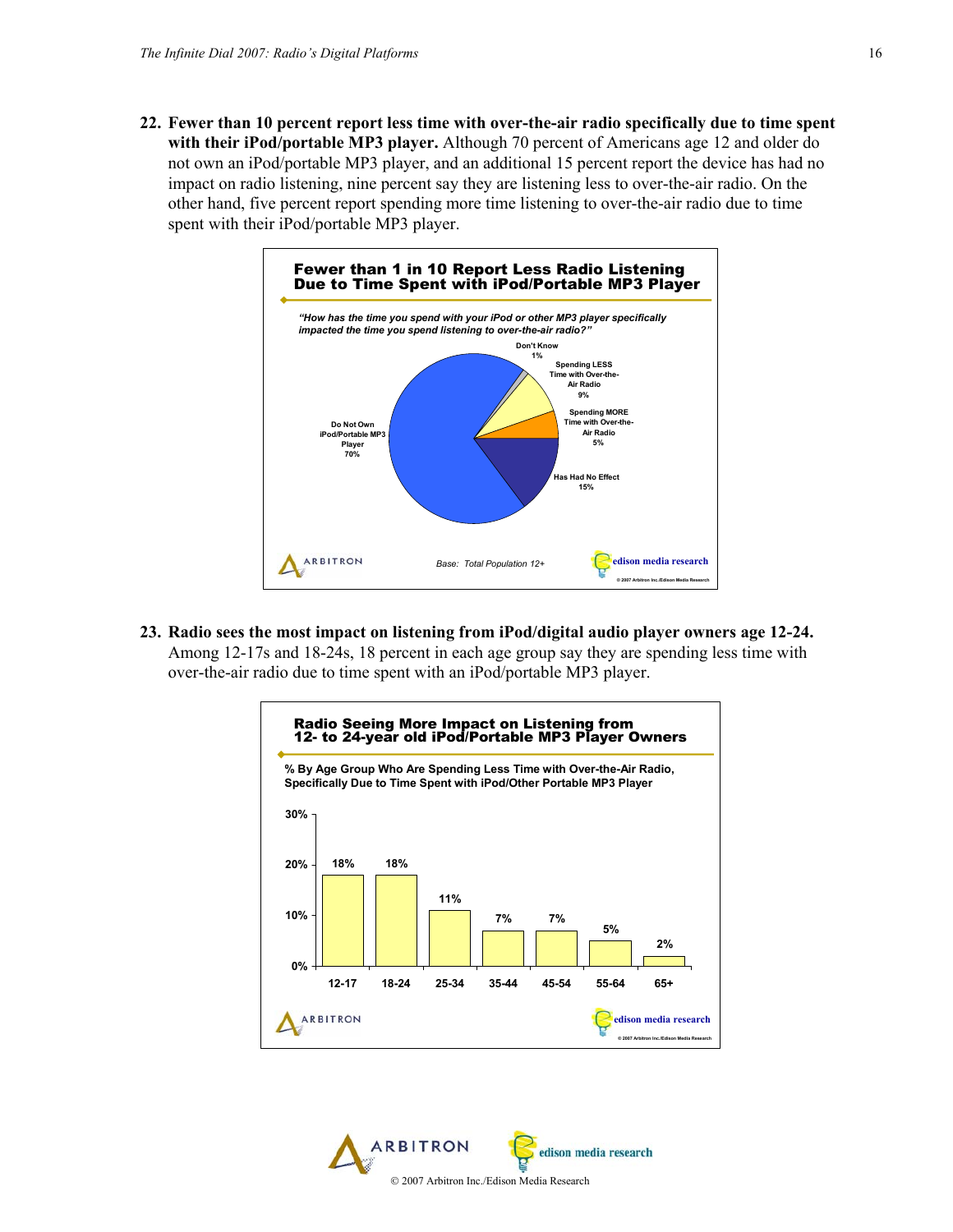**24. iPod/Portable MP3 player usage has the greatest impact on over-the-air radio listening at home.** Among those who report spending less time listening to over-the-air radio due to time spent with their iPod/portable MP3 player, nearly two-thirds (65 percent) report less radio listening specifically at home; nearly half are listening less in the car (49 percent).



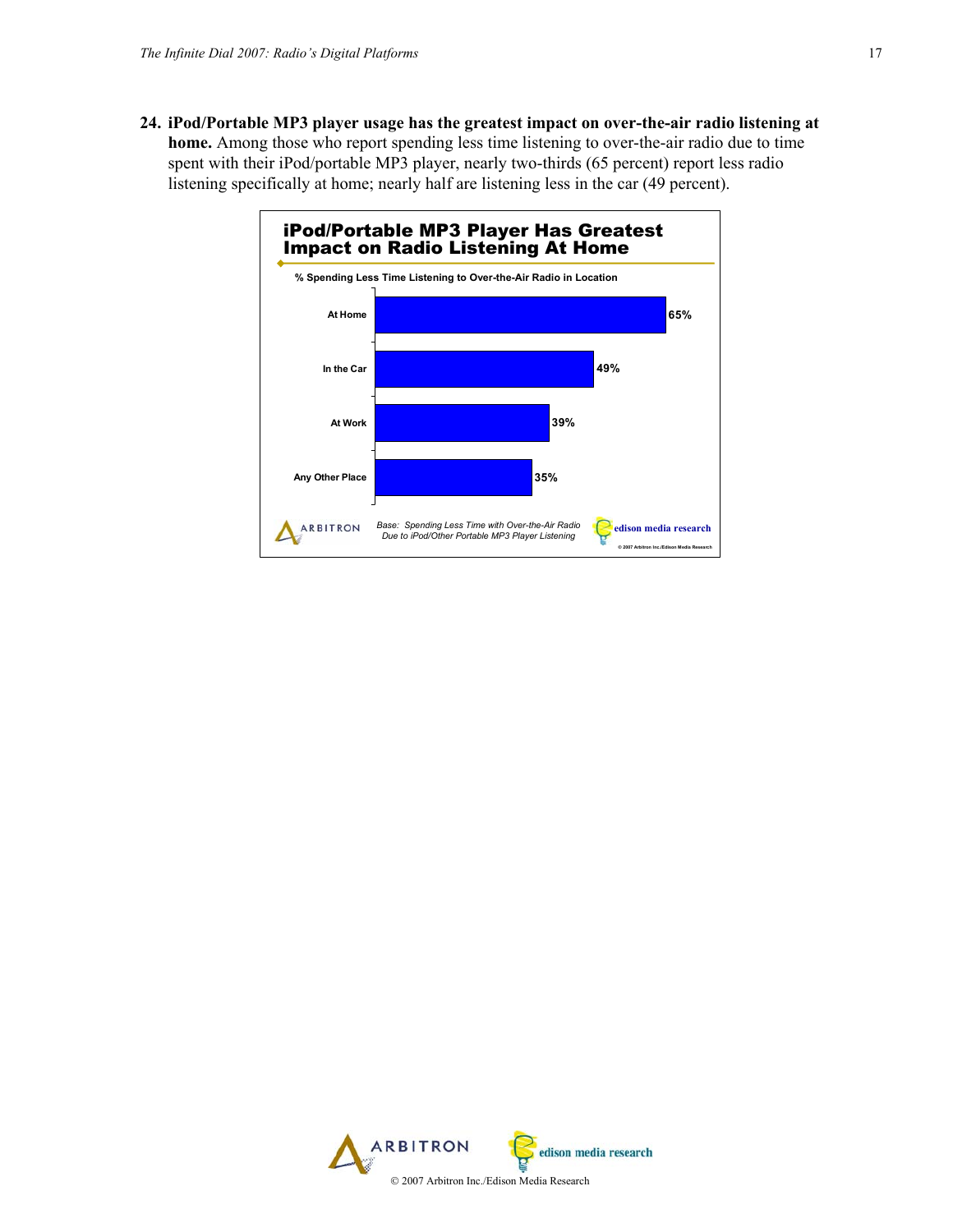**25. Nearly four in ten are interested in DVR/TiVo-like functionality for radio.** Respondents were read two descriptions of alternate ways to listen to radio programming and asked their interest in each. Thirty-eight percent said they were "very/somewhat" interested in a new radio that would allow one to easily record radio programming to be played back at another time. Thirty-six percent said they were "very/somewhat" interested in the ability to pause and rewind live overthe-air radio programming in order to go back and hear something they may have missed.





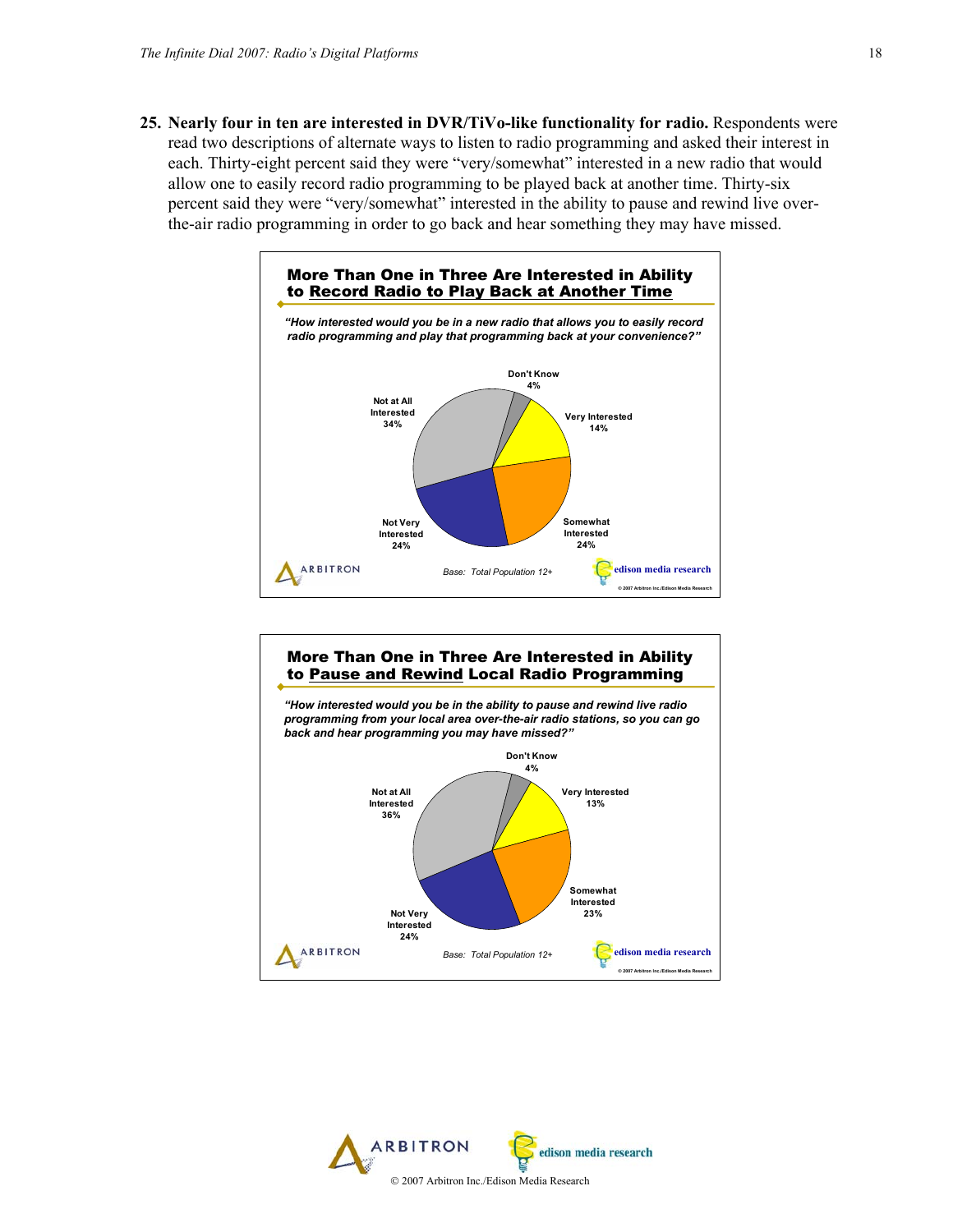**26. Nearly one-third are interested in a new cell phone with a radio tuner.** Thirty-one percent said they were "very/somewhat" interested in a new cell phone that, in addition to its other cell phone functions, has a radio tuner to listen to local area radio stations.



**27. The cell phone and AM/FM radio are the two audio devices/platforms that have the most reported far-reaching impact.** Nearly three-quarters (74 percent) own a cell phone, and 35 percent of Americans age 12 and older say the device has had a "big impact" on their lives; 94 percent ever listen to AM/FM radio on a weekly basis, with 19 percent of all respondents saying AM/FM radio has had a "big impact" on their lives.



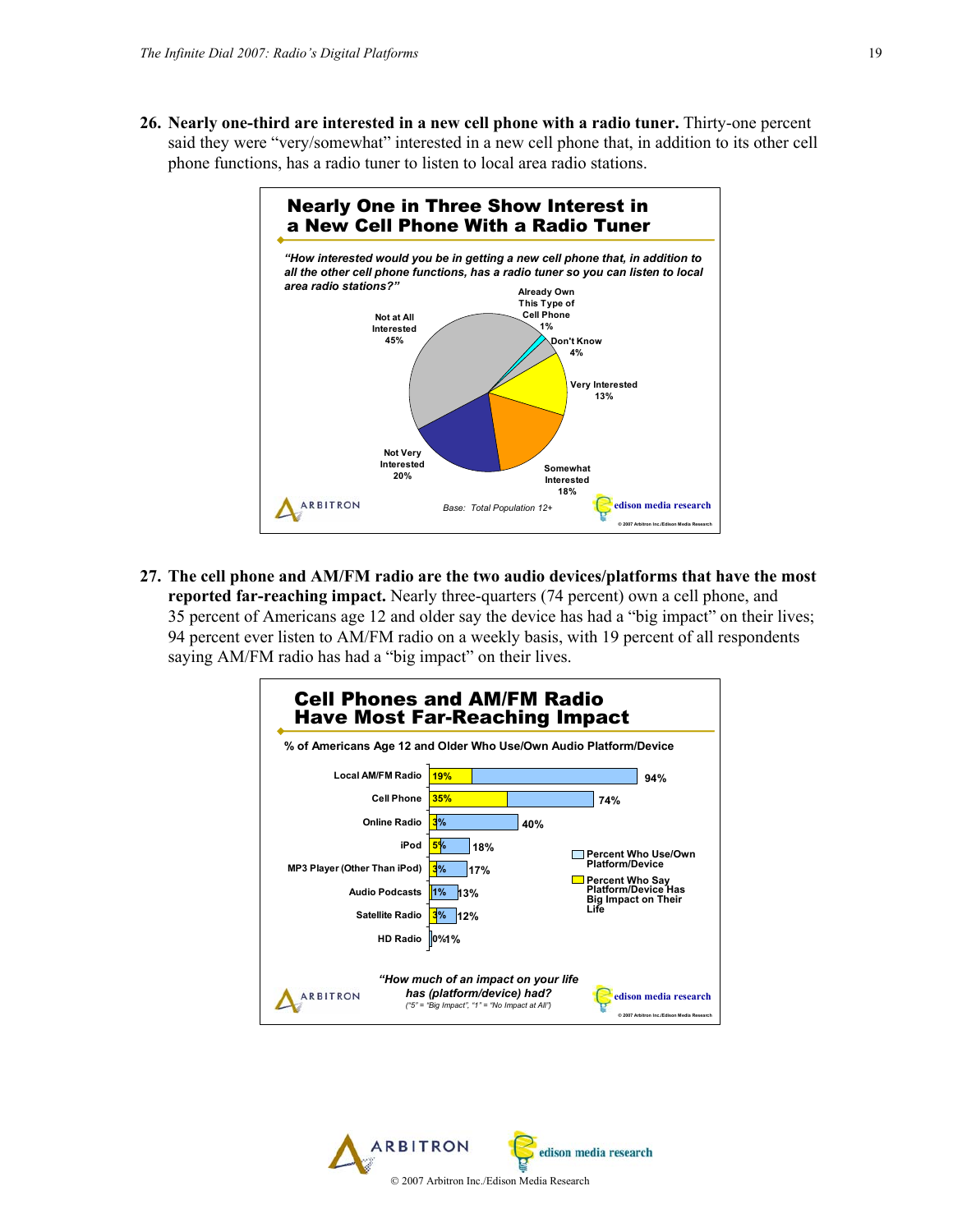**28. Among users of various audio platforms/devices, the cell phone and the iPod show a higher percentage saying the devices have had a "big impact" on their lives.** Forty-four percent of cell phone owners say the device has had a "big impact" on their lives. One in four iPod owners say the digital audio player has had a "big impact" on their lives.



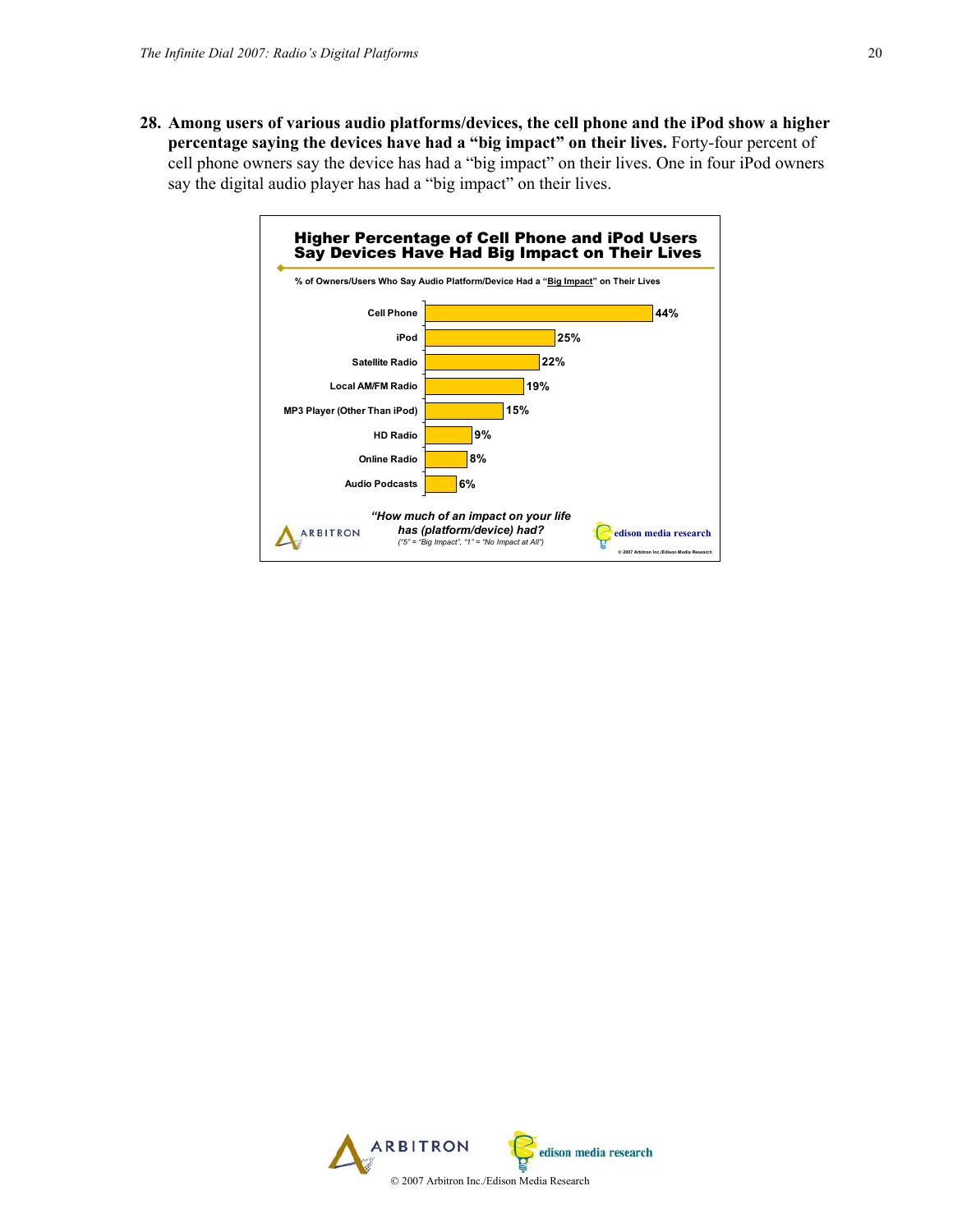# **The State of Digital Radio 2007**

# **Online Radio (Streaming)**

#### **Those who have listened to online radio in the last month**

- Estimated 49 million Americans
- 20% of U.S. population  $12+$

#### **Those who have listened to online radio in the last week**

- Estimated 29 million Americans
- 11% of U.S. population  $12+$
- $\bullet$  16% of Adults 18-34
- $\bullet$  14% of Adults 18-49

## **Satellite Radio (XM and SIRIUS)**

- 64% of Americans have heard of XM Satellite Radio
- 60% of Americans have heard of SIRIUS Satellite Radio
- 12% of total sample 12+ subscribe
- 24% have a household income of \$100,000 or more

### **Audio Podcasting**

- 37% of U.S. population  $12+$  are familiar with podcasting
- 13% of U.S. population 12+ have ever listened

# **HD Radio**

- 26% of U.S. population 12+ have recently read or heard about HD Radio
- 29% of U.S. population 12+ are very/somewhat interested

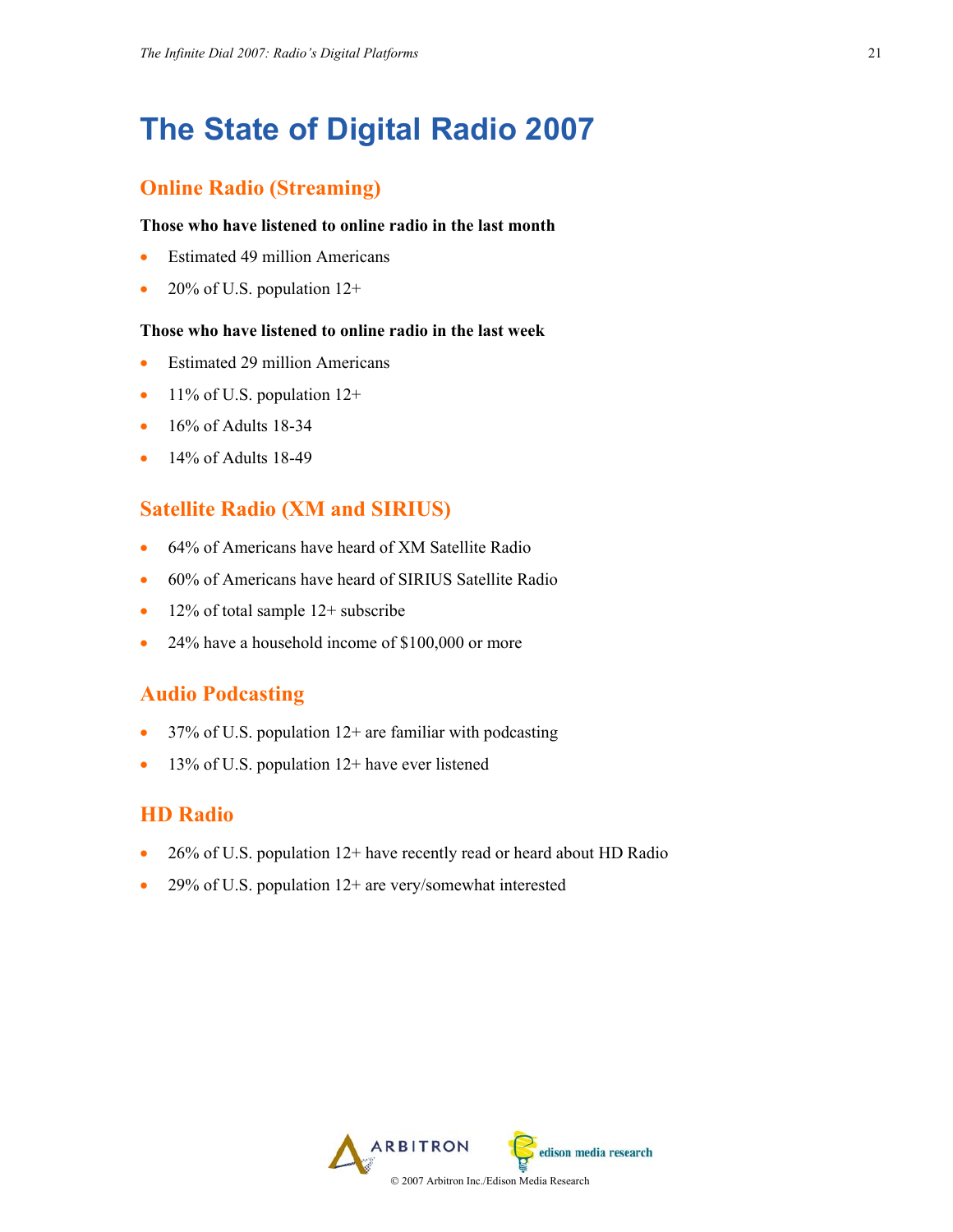# **Implications**

- **1. Advertisers looking to reach people who use digital radio platforms should consider online radio because it continues to garner the largest audience.** Online radio delivers nearly 29 million people each week and no other digital radio platform comes close today. In addition, there are a wide variety of online radio networks that support advertising, provide credible audience measurement and have accountability mechanisms in place.
- **2. Broadcasters should make the value proposition of HD Radio more evident for consumers**. While awareness of HD Radio is up significantly, this has not yet translated into significant consumer interest. There are a wide variety of audio entertainment/information choices available today, and the benefits of HD Radio need to be clearly stated to stand out from the pack.
- **3. Podcasters should concentrate on promoting their exclusive content rather than the details of the technology needed to get it**. Consumers are interested in the concepts that are at the heart of audio podcasts—that is, getting the content they want to listen to when they want to listen to it. Podcasters should continue to make the consumer experience less about the technology necessary to listen and more about the features and benefits.
- **4. Mobile phones are the next frontier for audio entertainment and information.** The time is now for audio content providers to hone in on the right mix of compelling programming and easy-to-use functionality for cell phone users. Three in four own a cell phone, and users say it has a big impact on their lives. Nearly three in ten say they are interested in the ability to listen to radio on their cell phone; radio tuners in cell phones may have a positive impact on overall radio use.
- **5. Broadcasters should promote the vitality of over-the-air radio.** On a weekly basis, AM/FM radio is used by the overwhelming majority of Americans, and it continues to have a big impact on the lives of consumers. Radio ranks second only to mobile phones as the audio platform/device that has the most impact on the most users. In addition, the widely held perception that people who use new digital radio platforms listen less to over-the-air radio is false; these users spend just as much time listening to over-the-air radio as the average consumer.
- **6. Advertisers should continue to grow their experience with new digital radio platforms.** Consumers have shown increasing interest in and usage of new digital radio platforms over the years. It will take time and experience to refine advertising business practices; those who start early will have a head start on understanding how to use these newer platforms most effectively.

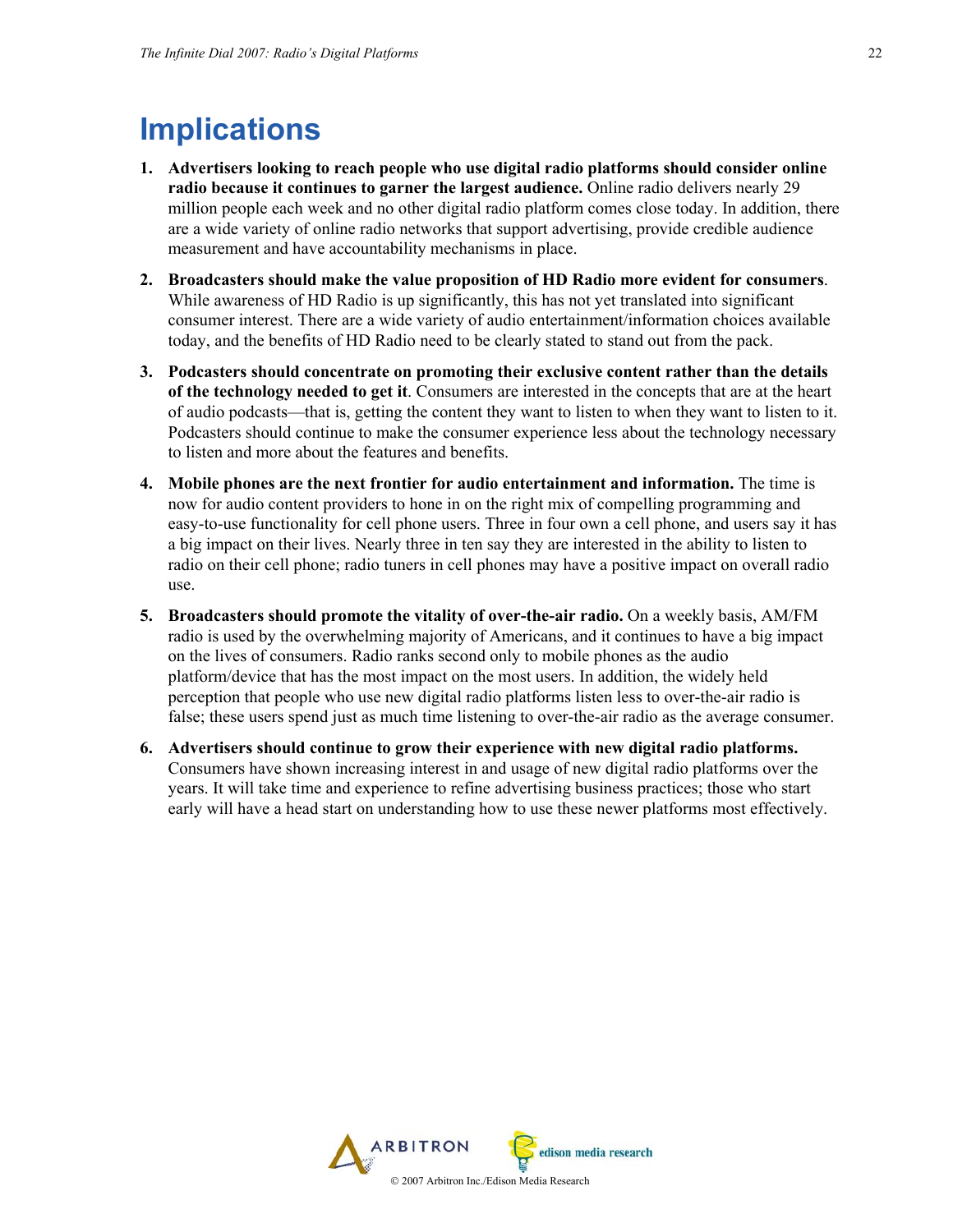# **About Arbitron**

Arbitron Inc. (NYSE: ARB) is an international media and marketing research firm serving the media (radio, television, cable, online radio and out-of-home) as well as advertisers and advertising agencies in the United States and Europe. Arbitron's core businesses are measuring network and local market radio audiences across the United States; surveying the retail, media and product patterns of local market consumers; and providing application software used for analyzing media audience and marketing information data. The company has developed the Portable People Meter<sup>TM</sup> (PPM<sup>TM</sup>), a new technology for media and marketing research.

Arbitron's marketing and business units are supported by a world-renowned research and technology organization located in Columbia, Maryland. Arbitron has approximately 1,900 employees; its executive offices are located in New York City.

Through its Scarborough Research joint venture with The Nielsen Company, Arbitron provides additional media and marketing research services to the broadcast television, newspaper and online industries.

# **About Edison Media Research**

Edison Media Research conducts survey research and provides strategic information to radio stations, television stations, newspapers, cable networks, record labels, Internet companies and other media organizations. Edison Media Research works with many of the largest American radio ownership groups, including Entercom, ABC Radio, CBS Radio, Bonneville and Westwood One; it also conducts strategic and perceptual research for a broad array of companies including Time Warner, Google, Yahoo!, Sony Music, Princeton University, Northwestern University, Universal Music Group, Time-Life Music and the Voice of America. Edison Media Research also conducts research for successful radio stations in South America, Africa, Asia, Canada and Europe. Edison Media Research currently conducts all exit polls and election projections for the six major news organizations: ABC, CBS, CNN, FOX, NBC and the Associated Press.

All of Edison Media Research's industry studies can be found on the company's Web site at www.edisonresearch.com file://www.edisonresearch.com and can be downloaded free of charge.